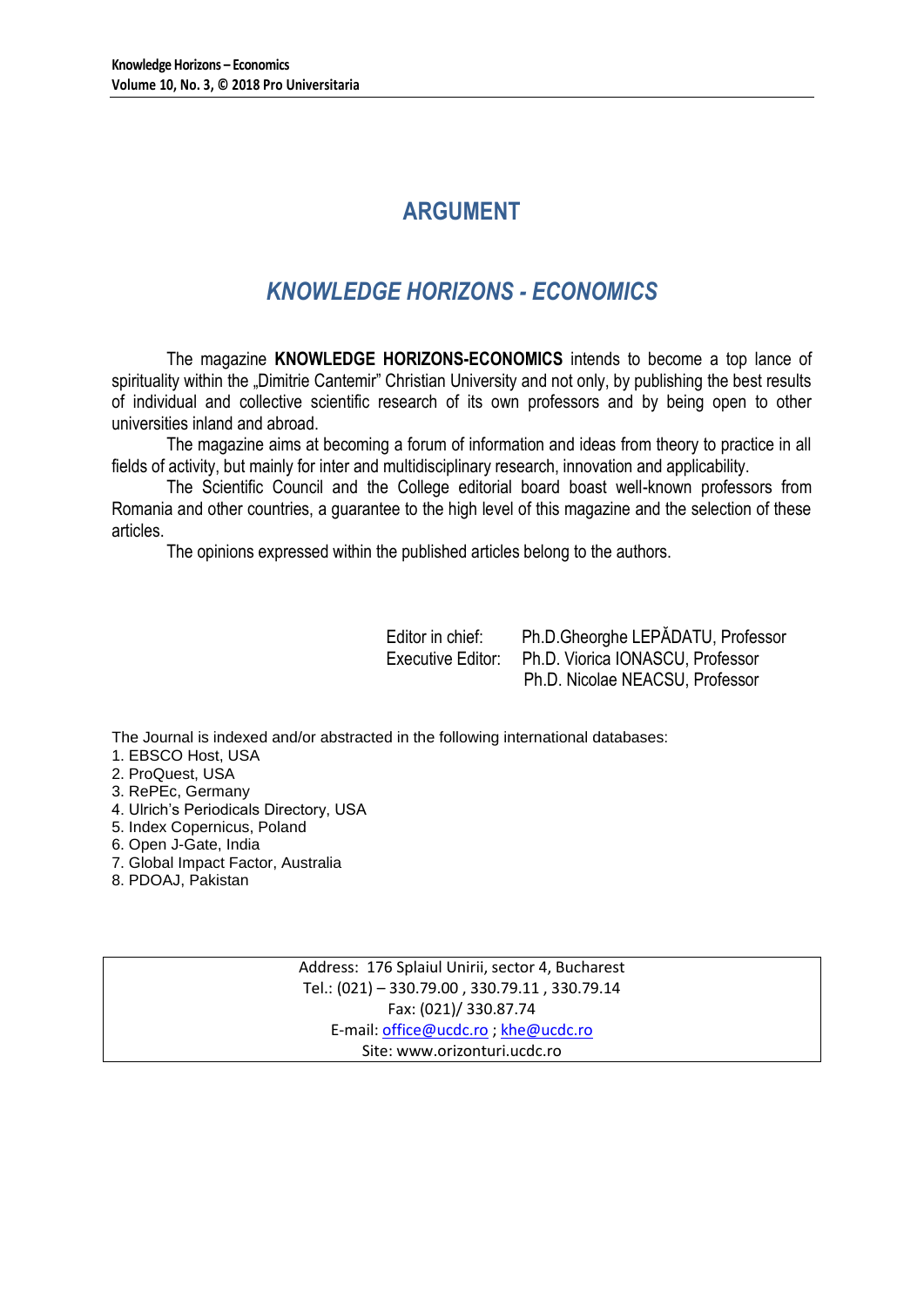# **"DIMITRIE CANTEMIR" CHRISTIAN UNIVERSITY ROMANIA**

# *"KNOWLEDGE HORIZONS – ECONOMICS"*

**Papers presented with the occasion of the following conferences:**

 Annual Scientific National Conference on **"NEW HORIZONS, AT THE MILLENIUM START, IN ACCOUNTING AND AUDIT"** 2<sup>nd</sup> Edition, of the Institute of Multidisciplinary Scientific Research, November 2017, organized by the "Dimitrie Cantemir" Christian University

Annual Scientific National Conference on

### **"THE FISCAL POLICY OF ROMANIA AND ITS IMPACT ON THE DEVELOPMENT OF THE ROMANIAN SOCIETY"**

5<sup>th</sup> Edition, of the Institute of Multidisciplinary Scientific Research, February 2018, organized by the "Dimitrie Cantemir" Christian University

> $\bullet$ Annual Scientific National Conference on

### **"CONJUNCTURE AND NEW TRENDS IN THE ECONOMIC DEVELOPMENT"**

7 th Edition, of the Institute of Multidisciplinary Scientific Research, March 2018, organized by the "Dimitrie Cantemir" Christian University

 Annual Scientific National Conference with International Participation on **"TOURISM – THE CHANCE OF OUR NATIONAL ECONOMY"**

4 rd Edition, of the Institute of Multidisciplinary Scientific Research, April 2018, organized by the "Dimitrie Cantemir" Christian University

> **Editor in chief:** Ph.D. Gheorghe LEPĂDATU, Professor

**Executive Editor:** Ph.D. Viorica Ionaşcu, Professor Ph.D. Nicolae NEACŞU, Professor

**Editorial Secretary:** Ph.D.Carmen Judith GRIGORESCU, Senior Lecturer Ph.D. Daniela PENU, Senior Lecturer Ph.D. Alina SOLOMON, Lecturer

> **DTP & WEB Assistant Editor:** Dana ALEXIU

> > **P-ISSN: 2069-0932 E-ISSN: 2066-1061**

## **Volume 10 (2018), No. 3 / 2018**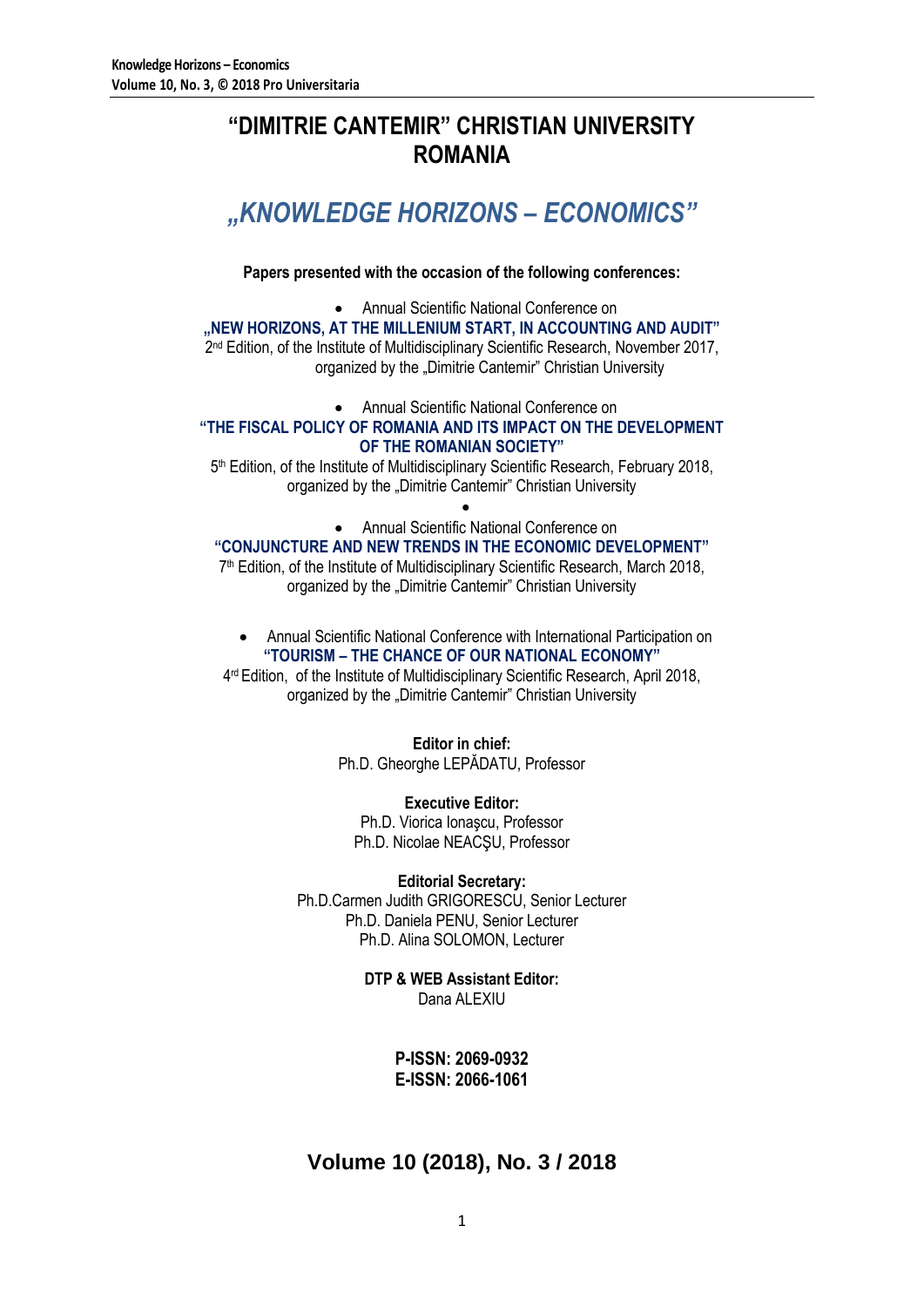# **"DIMITRIE CANTEMIR" CHRISTIAN UNIVERSITY ROMANIA** *"KNOWLEDGE HORIZONS – ECONOMICS"*

### **PRESIDENTS**

Ph.D. **Momcilo Luburici,** Professor – President of "Dimitrie Cantemir" Christian University, Founder Ph.D. **Corina Adriana Dumitrescu,** Professor – President of "Dimitrie Cantemir" Christian University Senate, Founder Professor – Rector of "Dimitrie Cantemir" Christian University

### **EDITORIAL BOARD**

Academician Ioan Lucian Albu, Romanian Academy Academician Gheorghe Zaman, Romanian Academy Academician Grigore Belostecinic Academy of Science, Republic of Moldova Ph.D.Cristiana Cristureanu, Professor, ''Dimitrie Cantemir'' Christian University, Romania Ph.D. Georgeta Ilie, Professor, ''Dimitrie Cantemir'' Christian University, Romania Ph.D. Gheorghe Lepadatu, Professor, "Dimitrie Cantemir" Christian University, Romania Ph.D. Viorica Ionaşcu, Professor ''Dimitrie Cantemir'' Christian University, Romania Ph.D. Nicolae Neacsu, Professor ''Dimitrie Cantemir'' Christian University, Romania Ph.D.Florence Benoit Rohmer, Professor, Universite Robert Schuman, Strasbourg Ph.D. Vasilis Takoudis., Professor, Labour Institute GSEE-ADEDY, Greece Ph.D. Daviva Jureviciene, Professor, Mycolas Romeris University, Vilnius, Lithuania Ph.D. Stefano Azzali, Professor, Universita Studes of Panama, Italy Ph.D. Yuriy Lopatynskyy, Professor, Yuriy Fedkovych Chenivtsi National University, Ukraine Ph.D. Victor Munteanu, Professor, ''Dimitrie Cantemir'' Christian University, Romania Ph.D. Marinella Turdean, Professor ''Dimitrie Cantemir'' Christian University, Romania Ph.D. Alexandru Tugui, Professor, ''Alexandru Ioan Cuza'' University Iaşi, Romania Ph.D. Valentina Zaharia, Professor, ''Dimitrie Cantemir'' Christian University, Romania Ph.D. Graţiela Ghic, Senior Lecturer, ''Dimitrie Cantemir'' Christian University, Romania Ph.D. Eugen Nicolaescu, Professor, ''Dimitrie Cantemir'' Christian University, Romania Ph.D. Cristina Balaceanu, Professor, ''Dimitrie Cantemir'' Christian University, Romania Ph.D. Luminita Dragne, Professor, ''Dimitrie Cantemir'' Christian University, Romania Ph.D. Sorinel Capusneanu, Senior Lecturer, ''Dimitrie Cantemir'' Christian University, Romania Ph.D. Dragos Radulescu, Professor, ''Dimitrie Cantemir'' Christian University, Romania Ph.D. Emilia Pascu, Senior Lecturer, ''Dimitrie Cantemir'' Christian University, Romania Ph.D. Vadim Dumitrascu, Senior Lecturer, ''Dimitrie Cantemir'' Christian University, Romania Ph.D. Rodica Tirlea, Senior Lecturer, ''Dimitrie Cantemir'' Christian University, Romania Dr. Ec. Sorin Adrian Robu – InfoFisc Bucharest

Ph.D. Liliana Constantinescu, Senior Lecturer, ''Dimitrie Cantemir'' Christian University, Romania Ph.D. Andreea Băltăreţu, Senior Lecturer, ''Dimitrie Cantemir'' Christian University, Romania Ph.D. Gheorghe H. Popescu, Professor, ''Dimitrie Cantemir'' Christian University, Romania Ph.D. Ionel Bostan, Professor, ''Stefan cel Mare'' University of Suceava, Romania Ph.D. Constanta Chitiba, Professor, ''Dimitrie Cantemir'' Christian University, Romania Ph.D. Radu Danciu, Senior Lecturer, ''Dimitrie Cantemir'' Christian University, Romania Ph.D. Gabriel I. Năstase, Senior Lecturer, Academy Scientists, Romania Ph.D.Roxana Ionescu, Senior Lecturer, ''Dimitrie Cantemir'' Christian University, Romania Ph.D.Adina Musetescu, Senior Lecturer, ''Dimitrie Cantemir'' Christian University, Romania Ph.D. Mihaela Muresan, Professor ''Dimitrie Cantemir'' Christian University, Romania Ph.D. Daniel Stefan, Senior Lecturer, ''Dimitrie Cantemir'' Christian University, Romania Ph.D. Doina Maria Tilea, Senior Lecturer, ''Dimitrie Cantemir'' Christian University, Romania Ph.D. Anca Cristea, Senior Lecturer, ''Dimitrie Cantemir'' Christian University, Romania Ph.D. Agata Mihaela Popescu, Senior Lecturer, ''Dimitrie Cantemir'' Christian University, Romania Ph.D. Ancuta Gianina Opre, Senior Lecturer, ''Dimitrie Cantemir'' Christian University, Romania Ph.D. Tatiana Dosescu, Lecturer, ''Dimitrie Cantemir'' Christian University, Romania Ph.D. Luminita Jalba, Senior Lecturer, ''Dimitrie Cantemir'' Christian University, Romania Ph.D. Roxana Dumitrascu, Senior Lecturer, ''Dimitrie Cantemir'' Christian University, Romania Ph.D. Cezar Militaru, Senior Lecturer., ''Dimitrie Cantemir'' Christian University, Romania Ph.D. Bogdanel Dragut, Senior Lecturer, ''Dimitrie Cantemir'' Christian University, Romania Ph.D. Camelia Pavel, Senior Lecturer, ''Dimitrie Cantemir'' Christian University, Romania Ph.D. Narcisa Isaila, Senior Lecturer, ''Dimitrie Cantemir'' Christian University, Romania Ph.D. Adina Pavel, Lecturer, ''Dimitrie Cantemir'' Christian University, Romania Ph.D. Adriana Zanfir, Lecturer, ''Dimitrie Cantemir'' Christian University, Romania Ph.D. Mirela Niculae, Assistent, ''Dimitrie Cantemir'' Christian University, Romania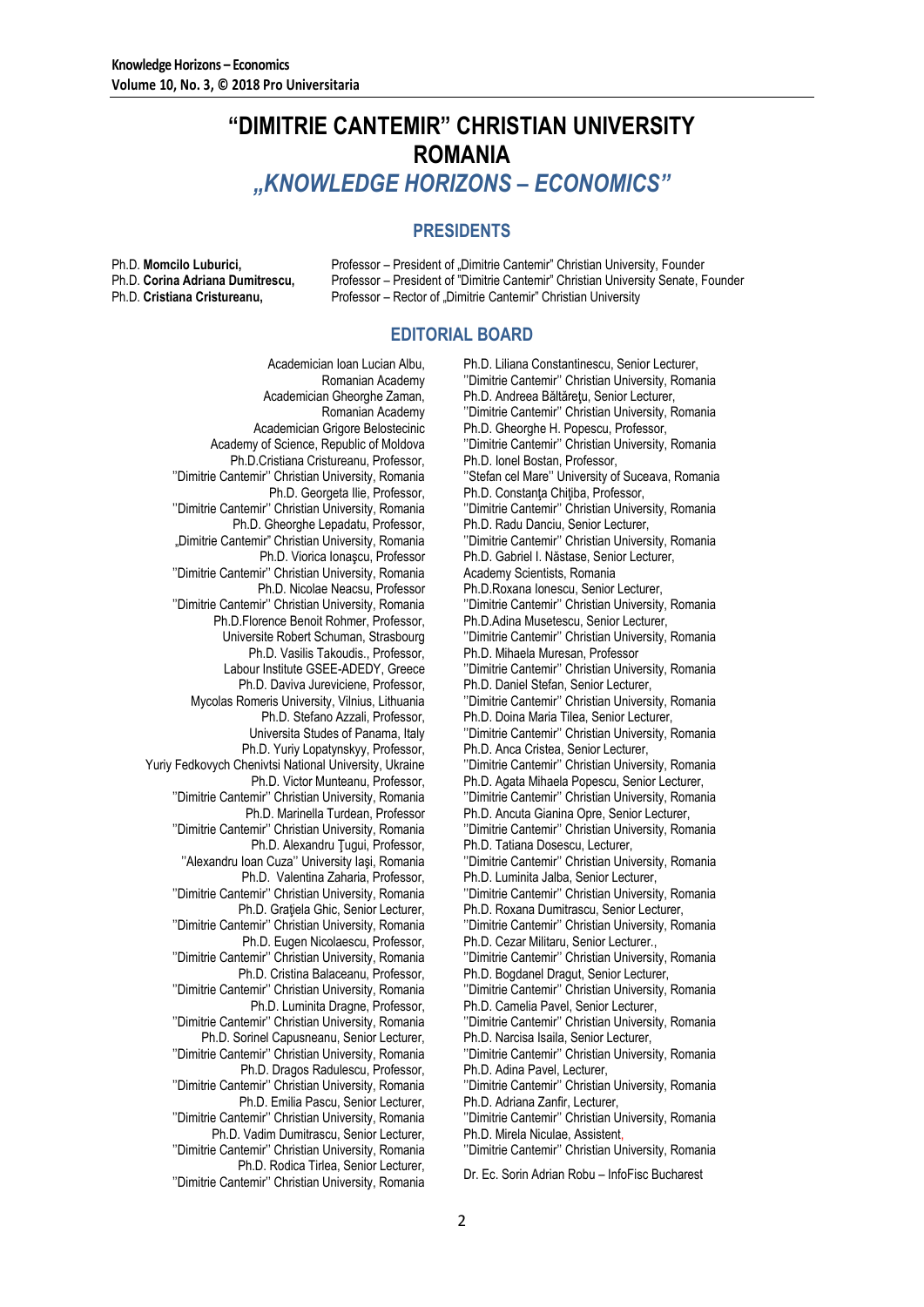# **"DIMITRIE CANTEMIR" CHRISTIAN UNIVERSITY ROMANIA**

*"KNOWLEDGE HORIZONS – ECONOMICS"*

## **SCIENTIFIC BOARD**

Ph.D. **Momcilo Luburici,** Professor – President of "Dimitrie Cantemir" Christian University, Founder Ph.D. **Corina Adriana Dumitrescu,** Professor – President of "Dimitrie Cantemir" Christian University Senate, Founder Ph.D. Cristiana Cristureanu, Professor – Rector of "Dimitrie Cantemir" Christian University

Academician Gheorghe Zaman, Romanian Academy

Academician Grigore Belostecinic Academy of Science, Republic of Moldova Ph.D.Cristiana Cristureanu, Professor, ''Dimitrie Cantemir'' Christian University, Romania Ph.D. Georgeta Ilie, Professor, ''Dimitrie Cantemir'' Christian University, Romania Ph.D. Gheorghe Lepadatu, Professor, "Dimitrie Cantemir" Christian University, Romania Ph.D. Viorica Ionaşcu, Professor ''Dimitrie Cantemir'' Christian University, Romania Ph.D. Nicolae Neacsu, Professor ''Dimitrie Cantemir'' Christian University, Romania Ph.D. Victor Munteanu, Professor, ''Dimitrie Cantemir'' Christian University, Romania Ph.D., Marinella Turdean, Professor ''Dimitrie Cantemir'' Christian University, Romania Ph.D. Alexandru Ţugui, Professor, ''Alexandru Ioan Cuza'' University Iaşi, Romania Ph.D. Eugen Nicolaescu, Professor, ''Dimitrie Cantemir'' Christian University, Romania Ph.D. Cristina Balaceanu, Professor, ''Dimitrie Cantemir'' Christian University, Romania Ph.D. Rodica Tirlea, Senior Lecturer, ''Dimitrie Cantemir'' Christian University, Romania Ph.D. Liliana Constantinescu, Senior Lecturer, ''Dimitrie Cantemir'' Christian University, Romania Ph.D. Ionel Bostan, Professor,

''Stefan cel Mare'' University of Suceava, Romania Dr. Ec. Sorin Adrian Robu – InfoFisc Bucharest

Academician Ioan Lucian Albu, Romanian Academy Ph.D. Radu Danciu, Senior Lecturer, "Dimitrie Cantemir" Christian University, Romania<br>Ph.D. Gabriel I. Năstase, Senior Lecturer, Academy Scientists, Romania Ph.D. Roxana Ionescu, Senior Lecturer, ''Dimitrie Cantemir'' Christian University, Romania Ph.D.Adina Musetescu, Senior Lecturer, ''Dimitrie Cantemir'' Christian University, Romania Ph.D. Doina Maria Tilea, Senior Lecturer, ''Dimitrie Cantemir'' Christian University, Romania Ph.D. Anca Cristea, Senior Lecturer, ''Dimitrie Cantemir'' Christian University, Romania Ph.D. Tatiana Dosescu, Lecturer, ''Dimitrie Cantemir'' Christian University, Romania Ph.D. Luminita Jalba, Senior Lecturer, ''Dimitrie Cantemir'' Christian University, Romania Ph.D. Roxana Dumitrascu, Senior Lecturer, ''Dimitrie Cantemir'' Christian University, Romania Ph.D. Camelia Pavel, Senior Lecturer, ''Dimitrie Cantemir'' Christian University, Romania Ph.D. Daniela Penu, Senior Lecturer, ''Dimitrie Cantemir'' Christian University, Romania Ph.D. Narcisa Isaila, Senior Lecturer, ''Dimitrie Cantemir'' Christian University, Romania Ph.D. Adina Pavel, Lecturer, ''Dimitrie Cantemir'' Christian University, Romania Ph.D. Adriana Zanfir, Lecturer, ''Dimitrie Cantemir'' Christian University, Romania Ph.D. Mirela Niculae, Assistent, ''Dimitrie Cantemir'' Christian University, Romania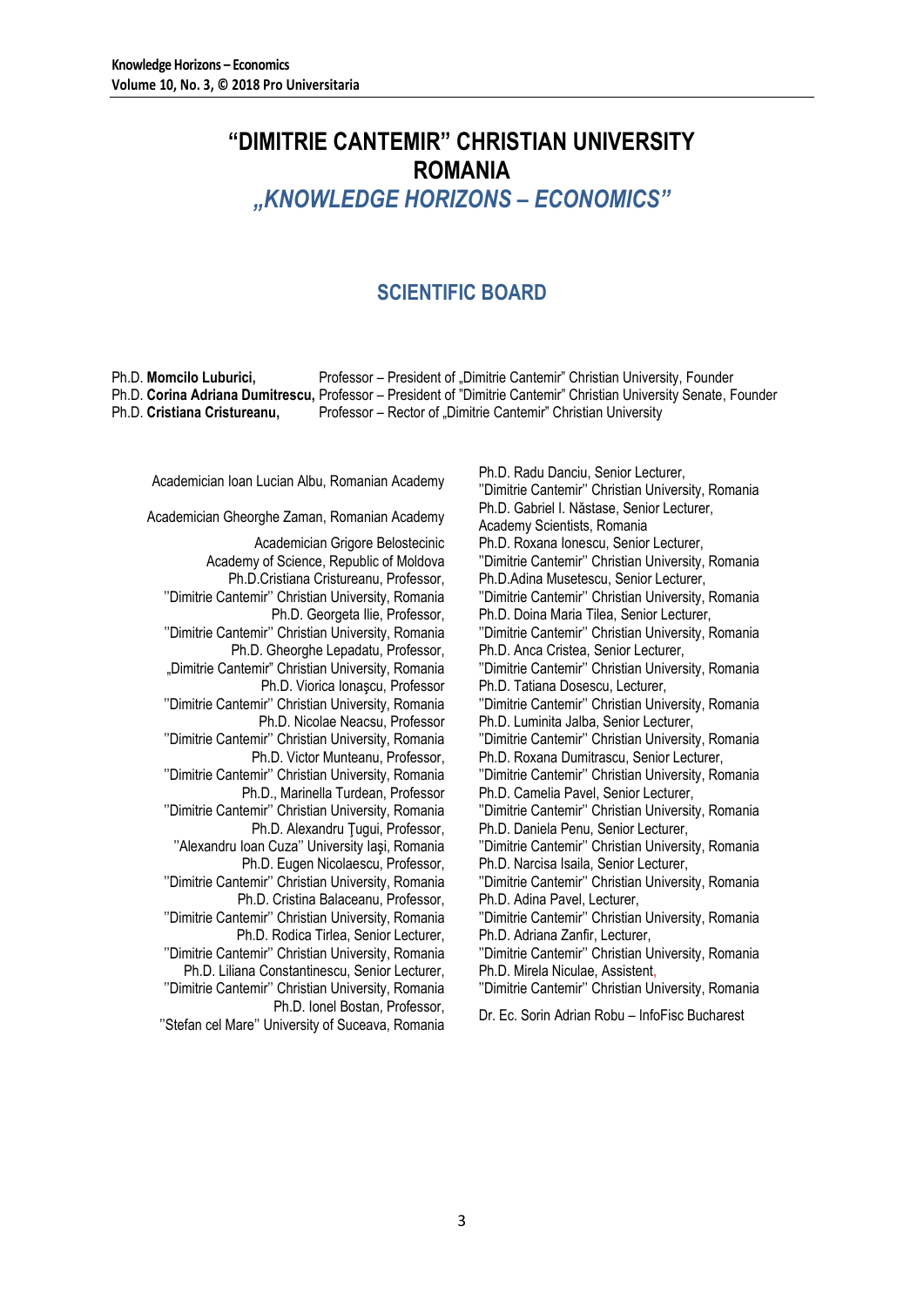# **The Conferences are organized by "Dimitrie Cantemir" Christian University, Romania, through the**

### **Multidisciplinary Scientific Research Institute (I.C.S.M.) – Bucharest, Romania.**

**Ph.D. Gheorghe Lepadatu, Professor – Coordinator, I.C.S.M.**

**Ph. D. Viorica Ionascu, Profesor – Deputy Coordinator, I.C.S.M.**

**Ph. D. Nicolae Neacsu, Professor – Deputy Coordinator, I.C.S.M.**

### **EDITOR IN CHIEF: Professor Gheorghe Lepădatu Ph.D.**

**EDITORIAL SECRETARY:** Senior Lecturer Carmen Judith Poenaru Grigorescu Ph.D. Senior Lecturer Daniela Penu Ph.D. Ph.D. Alina Solomon, Lecturer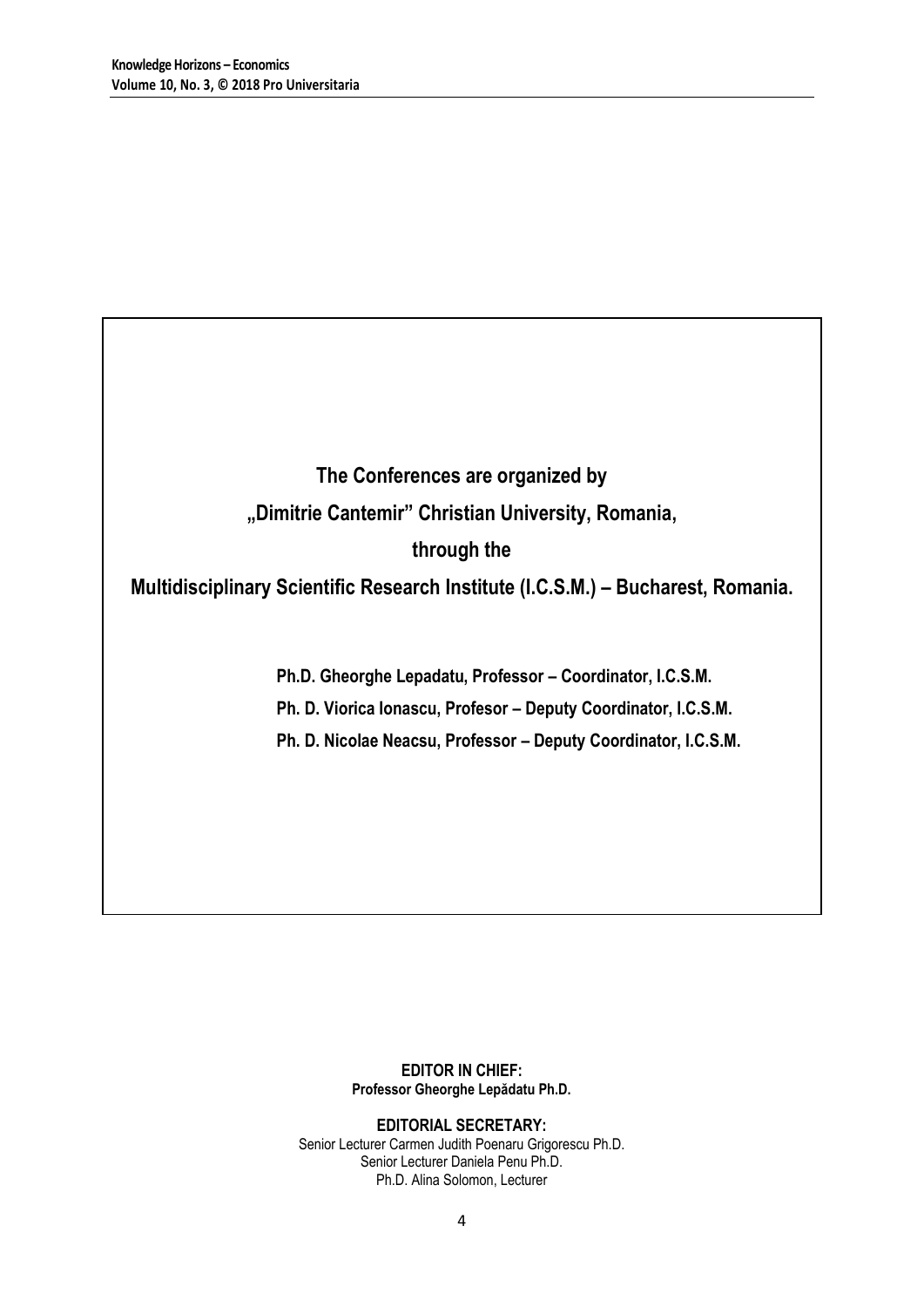### *Table of contents*

| The Importance Of Human Resources In Project Management                                            | 8  |
|----------------------------------------------------------------------------------------------------|----|
| <b>Big Data In Business</b>                                                                        | 15 |
| Rapid Assessment Methods. Some Aspects Of The Evaluation Of Intangible Assets                      | 25 |
| Influence Of Politics On The Selection Of The Boards And Managing Director In Public Organizations | 32 |
| <b>Decision Trees</b>                                                                              | 39 |
| Trends In The Evolution Of The Museum Tourism Supply Of Bucharest's Sector 1                       | 46 |
| Modern Entities Through Cost Leadership. Specific Aspects Of Entity                                | 52 |
| The Presence Of Large Hotel Groups On The Romanian Market                                          | 60 |
| <b>Business Intelligence And OLAP</b>                                                              | 68 |
| Romanian Non-Banking Financial Institutions Market                                                 | 77 |
| Hotel Website Evaluation: The Case of Romanian Destinations                                        | 82 |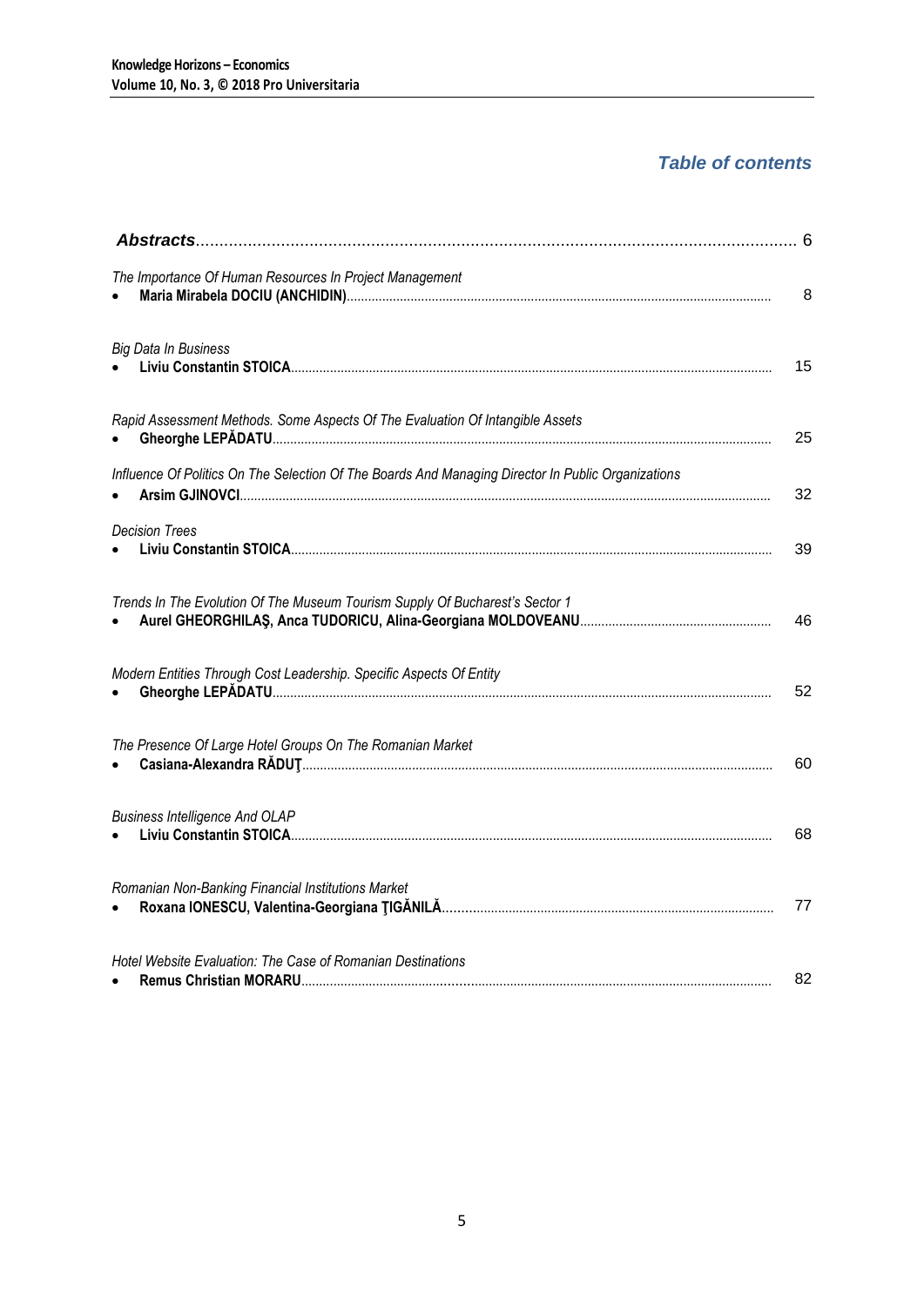### **ABSTRACTS**

**KNOWLEDGE HORIZONS - ECONOMICS, Volume 10, Issue 3 / 2018**

#### *The Importance Of The Human Resources In Project Management*

**Maria Mirabela DOCIU (ANCHIDIN)**

*University of Craiova, Doctoral School of Economic Sciences, Craiova, Romania, e-mail:*  [mira\\_mari2002@yahoo.com](mailto:mira_mari2002@yahoo.com)

**Abstract:** *This paper is about the Human Resource Management (HRM) impact on project management. This is of key and strategic importance to the projectoriented organization. When a new project or program is started, the human resource (HR) configuration of the organization changes. Within this dynamic environment, different and additional practices are required from the traditionally managed organization. Human Resources in Project Management focus on Project Team recruitment, organization and management until the end of a given*  project. Its role starts from defining core competencies which are going to be *needed, to team building and motivation. The association between Human Resource Management and Project Management is strategic for every organisation. Both of them are useful for company competitiveness. In this paper, three main processes are taken into account: selecting, training and managing. They represent the layers of the Human Resources overall role in Project Management. They are described and analyzed while raising their key issues that have to be faced.*

**Key words:** *Human Resource Management (HRM), Project Management (PM), Project Team (PT)*

**JEL Codes: M11, M12, O10, O15**

#### *Big Data In Business* **Liviu Constantin STOICA**

*PhD, Academy of Economic Studies, Bucharest, email[: stoica.liviu.constantin@gmail.com](mailto:stoica.liviu.constantin@gmail.com)*

**Abstract:** *The present article titled "Big Data in Business" was done in two parts, that is, in the first part we conducted a study on Big Data, and in the second we studied Big Data in Business. In the first part we studied: we defined and realized the features of Bog Data, we described the benefits of using Big Data solutions, we made the Big Data architecture, we listed some advantages and disadvantages of Big Data. In the second part we made an overview and studied the implementation of Big Data solutions in the real world.*

**Key words:** *business, databases, Big Data, solution, techniques* **JEL Codes: M1**

#### *Rapid Assessment Methods. Some Aspects Of The Evaluation Of Intangible Assets*  **Gheorghe LEPADATU**

*PhD, Christian University "Dimitrie Cantemir" Bucharest, email: [cilezbujor@yahoo.com](mailto:cilezbujor@yahoo.com)*

**Abstract:** *The rapid assessment methods are applied in a very similar way in the business area: they say a certain rule and then shows a series of circumstances (limitations) that may influence the outcome of the assess or can even make rule inapplicable. In other words, "rules are made to be broken". In the literature, the rapid method is called "standard method" or "simple method". Rapid methods can rapid method is called "standard method" or "simple method". Rapid methods can be found, in English language, under the names "Rules of Thumb" or "Shorthand formulae" (shorthand formula simplified).*

**Key words:** *assessment, multiple income, international standard of practice in assessment*

**JEL Codes: M41**

#### *Influence Of Politics On Selection Of The Boards And Managing Director In Public Organizations* **Arsim GJINOVCI**

*Dr.Sc., Lector at University College of International Management Studies "Globus"*

**Abstract:** *Today the problems which faced the public organizations are different. These problems are the nature of economic, political and social. In this context, difficulties in managing organizations have been part of the analysis of many authors, but not to the extent required. The purpose of this document is to explore the difficulties in managing public organizations, selection of Boards of Director*  and Management which operating in the Kosovo market. And to provide *recommendations that may be useful to businesses interested in upgrading and developing and other institutions. The results of the analysis show that public organizations faced with non-economic and political problems, administrative*  barriers, the promotion of unemployment, the lack of genuine reforms in the

*economy based on standards defined and agreed upon by certain institutions of knowledge, etc. The subject matter may be of particular importance to Institutions*  wishing to make changes or overcome financial difficulties, and not financial *ones.*

**Key words:** *selection, influence, board, managing director, political impact, human resources, professionalism*

**JEL Codes: M11, M12**

#### *Decision Trees*

**Liviu Constantin STOICA** *PhD, Academy of Economic Studies, Bucharest, email[: stoica.liviu.constantin@gmail.com](mailto:stoica.liviu.constantin@gmail.com)*

**Abstract:** *In this article we have called "Decision trees" I studied in the first part their general characteristics, its structure and classification. In the second part of the article we model the process of launching a new product on the market using the decision tree. To make the tree, we first made a table with the likelihood of launching the product on the market, after which we made the decision tree and came to the answer I wanted to find out, that is, I learned that the company decides whether it wants to test the new product on the market.* **Key words:** *Algorithm, decision tree, entropy, modeling, structure* **JEL Codes: M1**

#### *Trends In The Evolution Of The Museum Tourism Supply Of Bucharest's Sector 1*

**Aurel GHEORGHILAŞ<sup>1</sup> , Anca TUDORICU<sup>2</sup> , Alina-Georgiana MOLDOVEANU<sup>3</sup>** <sup>1</sup>*Faculty of Geography, Department of Human and Economic Geography, University of Bucharest, Romania*, *agher* 

<sup>2</sup> *Faculty of Geography, Department of Human and Economic Geography, University of*  **Bucharest, Romania, anca.tudoricu@** <sup>3</sup> *Faculty of Geography, Department of Human and Economic Geography, University of* 

*Bucharest, Romania*

**Abstract** *Leisure activities have become an increasingly debated topic given the stressful daily life. Therefore, entertainment is vital for any tourist attraction, taking into account consumer profiles and their own lifestyle preferences. Because technology is constantly advancing and is pervasive in the life of modern society, museums must also keep up with visitor expectations and meet a wide range of needs and preferences of the modern consumer. To this extent, museums must correlate their lines of action both in the scientific and/or cultural area and in the tourism area with the new visitation trends. This is essential for an efficient and cost-effective management, with the constant aim of attracting as many visitors as possible.*

**Key words:** *museum tourism, cultural supply, tourist demand, evolution trends, holistic accessibility*

**JEL Codes: L83**

#### *Modern Entities Through Cost Leadership. Specific Aspects of Entity*

### **Gheorghe LEPADATU**

*PhD, Christian University "Dimitrie Cantemir" Bucharest, email: [cilezbujor@yahoo.com](mailto:cilezbujor@yahoo.com)*

**Abstract:** *The doctrine of western European, especially French, concerning driving through the costs is defined as a technique for analyzing the activity of an enterprise, a data processing method, having mainly aim to understand the different functions of business costs (of production, commercial, administrative, research and development), manufactured products, work performed and services rendered (including the production in progress).* **Key words:***cost control, modern management, entityt* **JEL Codes: M41**

#### *The Presence Of Large Hotel Groups On The Romanian Market*

**Casiana-Alexandra RADUT**

*PhD Student, The Bucharest University of Economic Studies, Tourism-Geography, e-mail: [casiana.radut@gmail.com](mailto:casiana.radut@gmail.com)*

**Abstract:** *In order to understand as much as possible the existence, maintenance and management of the large hotel groups on the Romanian Market, for the optimization of revenues and profits, the author briefly presented*